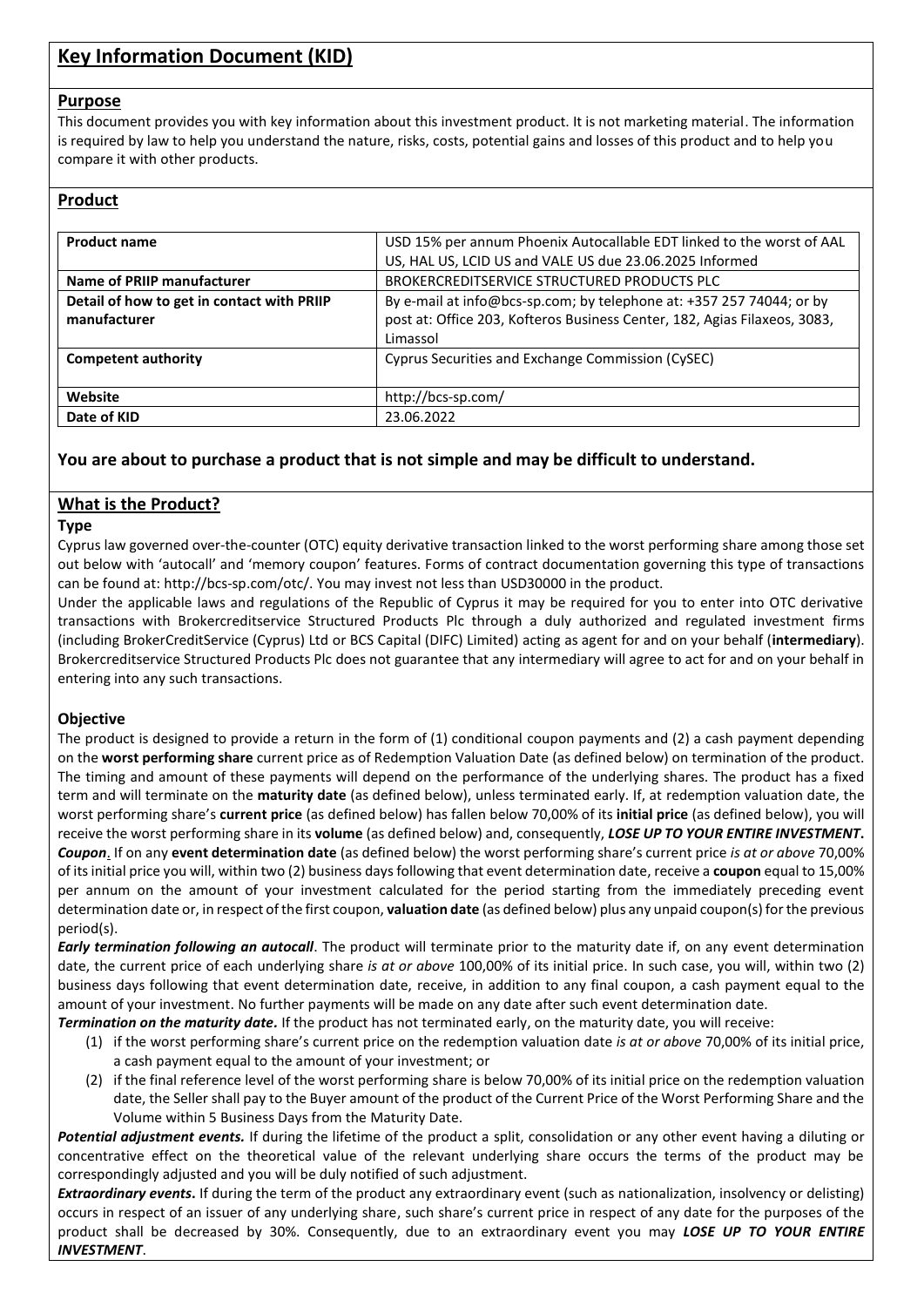| <b>Underlying shares</b>                               |                                   |                                                                                                                |                                                                                                                |                                                                                          |  |
|--------------------------------------------------------|-----------------------------------|----------------------------------------------------------------------------------------------------------------|----------------------------------------------------------------------------------------------------------------|------------------------------------------------------------------------------------------|--|
| <b>Ticker</b>                                          | <b>Issuer</b>                     |                                                                                                                | <b>ISIN</b>                                                                                                    | Currency                                                                                 |  |
| AAL US                                                 | American Airlines Group           |                                                                                                                | US02376R1023                                                                                                   | <b>USD</b>                                                                               |  |
| <b>HAL US</b>                                          | <b>Halliburton Company</b>        |                                                                                                                | US4062161017                                                                                                   | <b>USD</b>                                                                               |  |
| LCID US                                                | Lucid Group Inc                   |                                                                                                                | US5494981039                                                                                                   | <b>USD</b>                                                                               |  |
| <b>VALE US</b>                                         | Vale SA ADR                       |                                                                                                                | US91912E1055                                                                                                   | USD.                                                                                     |  |
| <b>Definitions</b>                                     |                                   |                                                                                                                |                                                                                                                |                                                                                          |  |
| Volume:                                                |                                   | valuation date or early termination valuation date<br>initial price rounding down to the nearest whole number. |                                                                                                                | In respect of each share - the amount of your investment divided by 100% of such share's |  |
| Initial price:<br><b>Redemption Valuation</b><br>Date: | <b>Event determination dates:</b> | 23.06.2025                                                                                                     | Semiannually following the valuation date<br>The closing price of an underlying share as of the valuation date |                                                                                          |  |

### **Intended retail investor**

This product is intended to be offered to retail investors who fulfil all of the criteria below:

1. they have prior experience in investing in derivative products;

2. they can understand the interaction between the conditional payments under the product and the underlying shares' market performance;

3. they can afford to have their invested capital locked in for the full term of the product;

4. they can afford to lose part or all of the capital invested in the product;

5. they can understand the essence of extraordinary events, and comprehend the negative effect that such events can have on the product's financial result.

### **What are the risks and what could I get in return?**

### **Risk indicator**



The summary risk indicator is a guide to the level of risk of this product compared to other products. It shows how likely it is that the product will lose money because of movements on the market or because we are not able to pay you. We have classified this product as 6 out of 7, which is an over aggressive risk class and rates the potential losses from product performance at a high level. This product does not include any protection from future market performance **so you could lose some or all of your investment**.

Tax regime in your residence jurisdiction may affect the product's overall return.

**Be aware of currency risk:** If the currency of your account is different to the currency of this product, you will be exposed to the risk of suffering a loss as a result of the conversion of the currency of the product into the account currency. This risk is not considered in the indicator shown above.

For detailed information about all risks relating to the product please refer to the manufacturer's website: : http://bcs-sp.com/ **Performance scenarios**

| Investment USD 10000 |                                      |                  |                  |                                                    |
|----------------------|--------------------------------------|------------------|------------------|----------------------------------------------------|
| <b>Scenarios</b>     |                                      | 12 months        | 24 months        | Maturity, 3 years,<br>(Recommended holding period) |
| Stress scenario      | What you might get back after costs: | <b>USD 378</b>   | <b>USD 825</b>   | <b>USD 84</b>                                      |
|                      | Average return each year:            | $-96.22%$        | $-71.25%$        | $-79.67%$                                          |
| Unfavourable         | What you might get back after costs: | <b>USD 6.135</b> | <b>USD 3.215</b> | USD 1.358                                          |
| scenario             | Average return each year:            | $-38.65%$        | $-43.28%$        | $-48.60%$                                          |
| Moderate             | What you might get back after costs: | <b>USD 8.189</b> | <b>USD 6.927</b> | <b>USD 4.882</b>                                   |
| scenario             | Average return each year:            | $-18.11%$        | $-16.76%$        | $-21.26%$                                          |